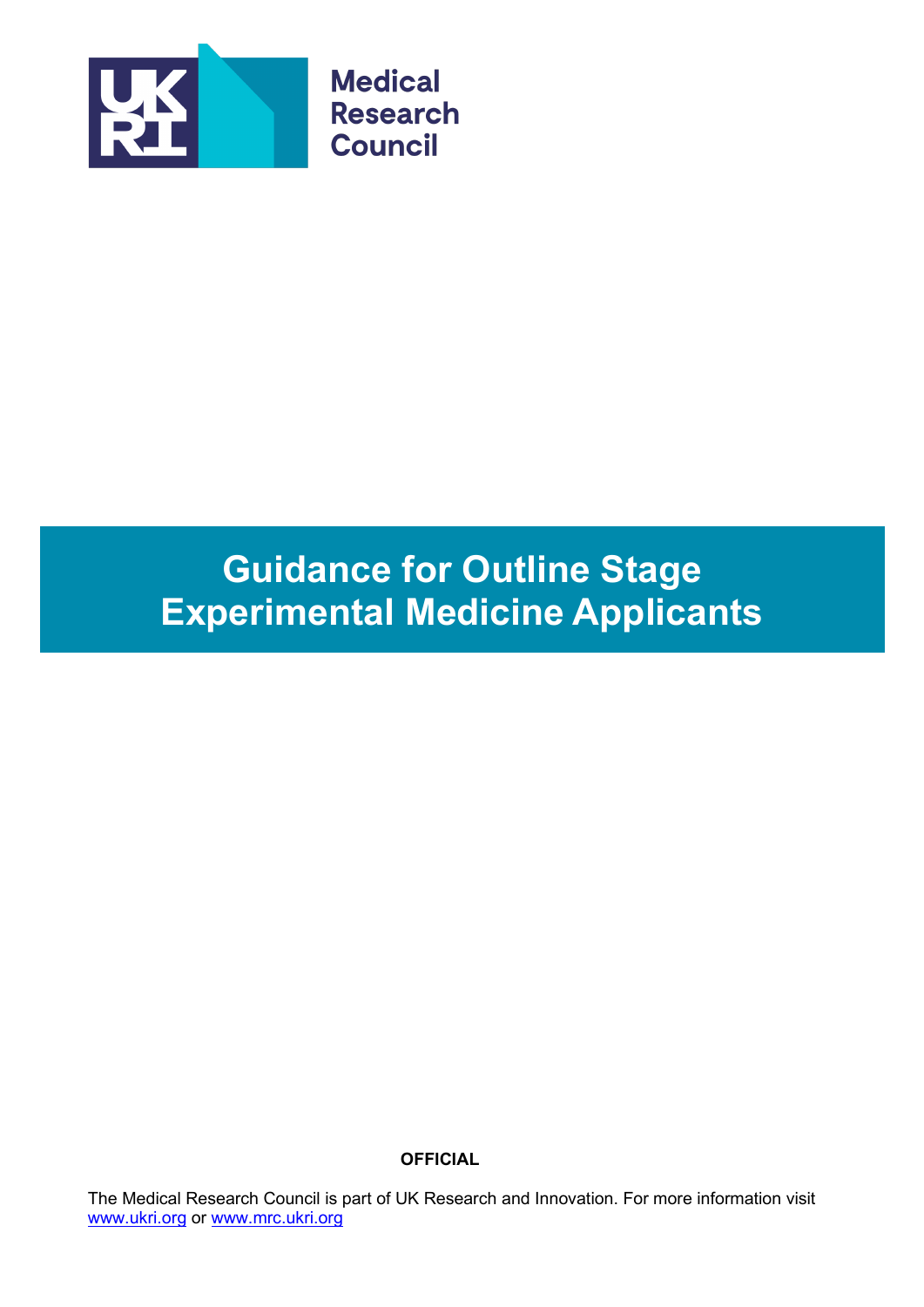# **Contents**

### **Disclaimers**

The information contained in this document is additional specific guidance for Experimental Medicine applicants, and should be used in conjunction with other MRC sources of information when preparing your application, for example:

- Experimental Medicine Call Webpage
- [MRC Guidance for Applicants](https://mrc.ukri.org/funding/guidance-for-applicants/1-who-can-apply-and-how-to-apply/#1.3) details on eligibility, costings and responsibilities;
- [MRC Industry Collaboration Agreement \(MICA\)](https://mrc.ukri.org/innovation/mrc-industry-collaboration-agreement-mica/#Collaboration%20agreement) relevant to industrial collaborations;
- [Je-S Help](https://je-s.rcuk.ac.uk/Handbook/Index.htm) for information or queries related to use of the Je-S System.

Please ensure you have downloaded the latest version of this document via the Experimental Medicine webpage.

> *Version 3.1 Jan 2022*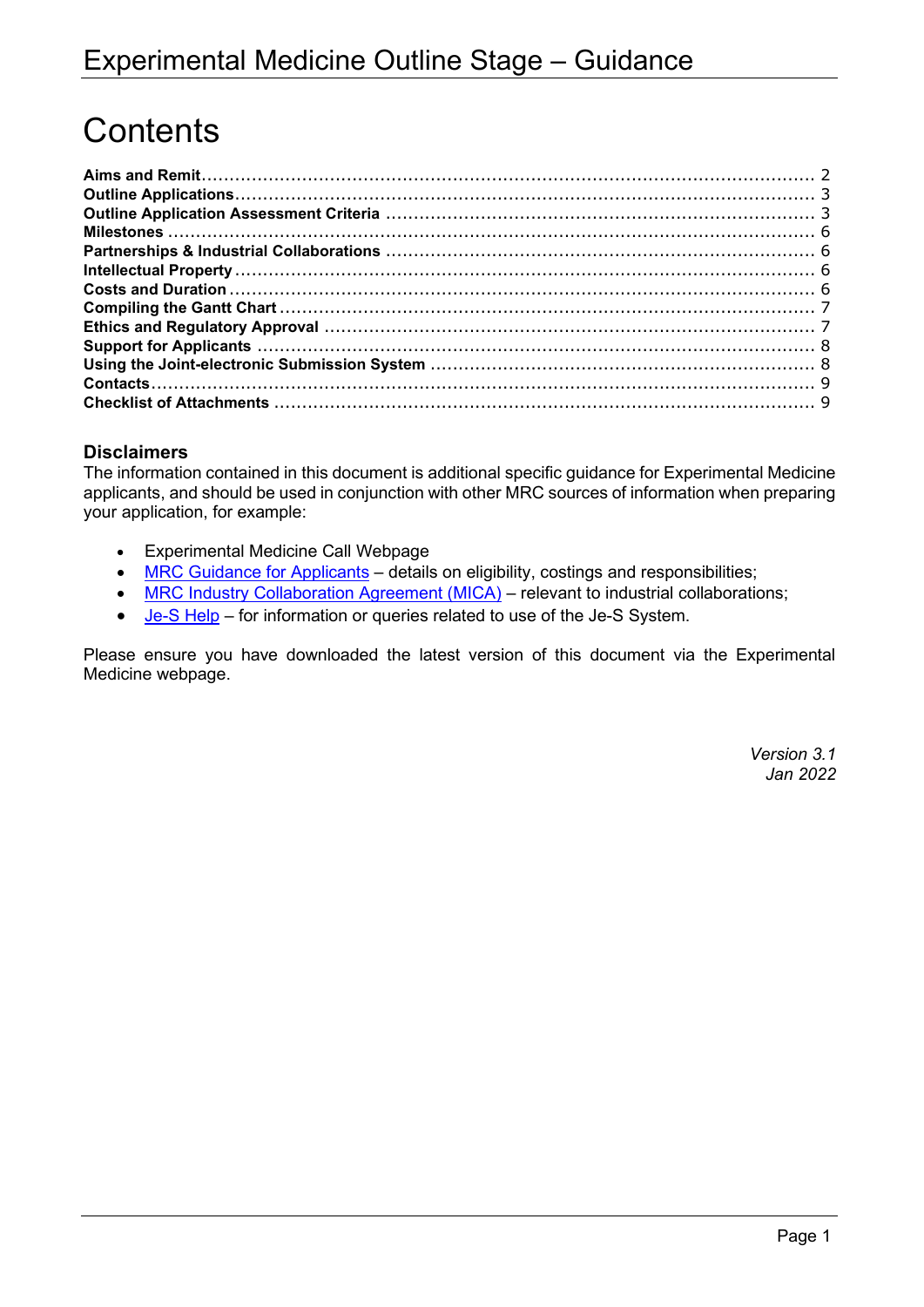### <span id="page-2-0"></span>**Aims and Remit**

The Experimental Medicine Panel will fund ambitious clinical studies to address gaps in our understanding of the causes, progression and treatment of human disease. These grants will produce new **mechanistic insights**, identifying opportunities to modify disease pathways and enabling novel therapeutic or diagnostic approaches for future development.

Applications must be:

- **Challenge-led**: Based around a clearly articulated gap in understanding of human pathophysiology with a clear path to clinical impact**. Applications should be centred around a strong mechanistic hypothesis.**
- **Human-focused**: The focus should be on understanding human disease through experimental investigation in humans. While projects may include a limited, well-justified element of non-human work (specifically to inform the proposed work in humans), **the main focus of the project should be on human participants**.
- **Ambitious and innovative**: Research proposals should address important medical questions in new ways.
- **Experiment-driven**: Proposals should be structured around an experiment designed to address a mechanistic question and identify clear outcomes that enhance our knowledge of, and provide confidence in, specific targets or pathways, therapeutics or technologies.

Experimental Medicine (EM) studies must involve an experimental intervention/challenge in humans, perturbing the system to explore disease mechanisms. The challenge may include, but need not be limited to, pharmacological, immunological, physiological, psychological or infectious modalities.

#### **Applications that do not involve an experimental intervention or challenge in humans are ineligible for this funding scheme.**

Proposals may include:

- The use of novel readouts or technologies related to early evaluation of clinical efficacy or pathogenic mechanism.
- The use of drugs, other interventions or measures with established safety profiles in new settings/conditions: e.g. repurposing drugs as tool compounds to probe disease mechanism.
- Characterisation/phenotyping of subjects using samples from clinical studies may be included where there is a clear link to a current treatment strategy but should not be the sole focus of the proposal. Limited, hypothesis-driven, retrospective sample analysis may be included at the start of the project to improve the design of the interventional, experimental medicine study. Milestone criteria should clearly detail what data are required from the confirmatory analysis for the project to progress.
- Prospective, nested studies within a larger cohort trial may be eligible provided they can demonstrate added value, are exploring disease mechanisms, test a novel hypothesis and address a different question to the main study.

Competitive proposals will aim to address a clear mechanistic question and provide strong rationale to justify the suitability of the experimental system proposed to test the presented hypothesis. Proposals which are predominantly descriptive will not be shortlisted.

The following activities are ineligible for support:

- Characterisation/ phenotyping work aiming to elucidate disease aetiology (supported by the [Research](https://mrc.ukri.org/funding/science-areas/) Boards)
- Biomarker discovery (supported by the [Research](https://mrc.ukri.org/funding/science-areas/) Boards)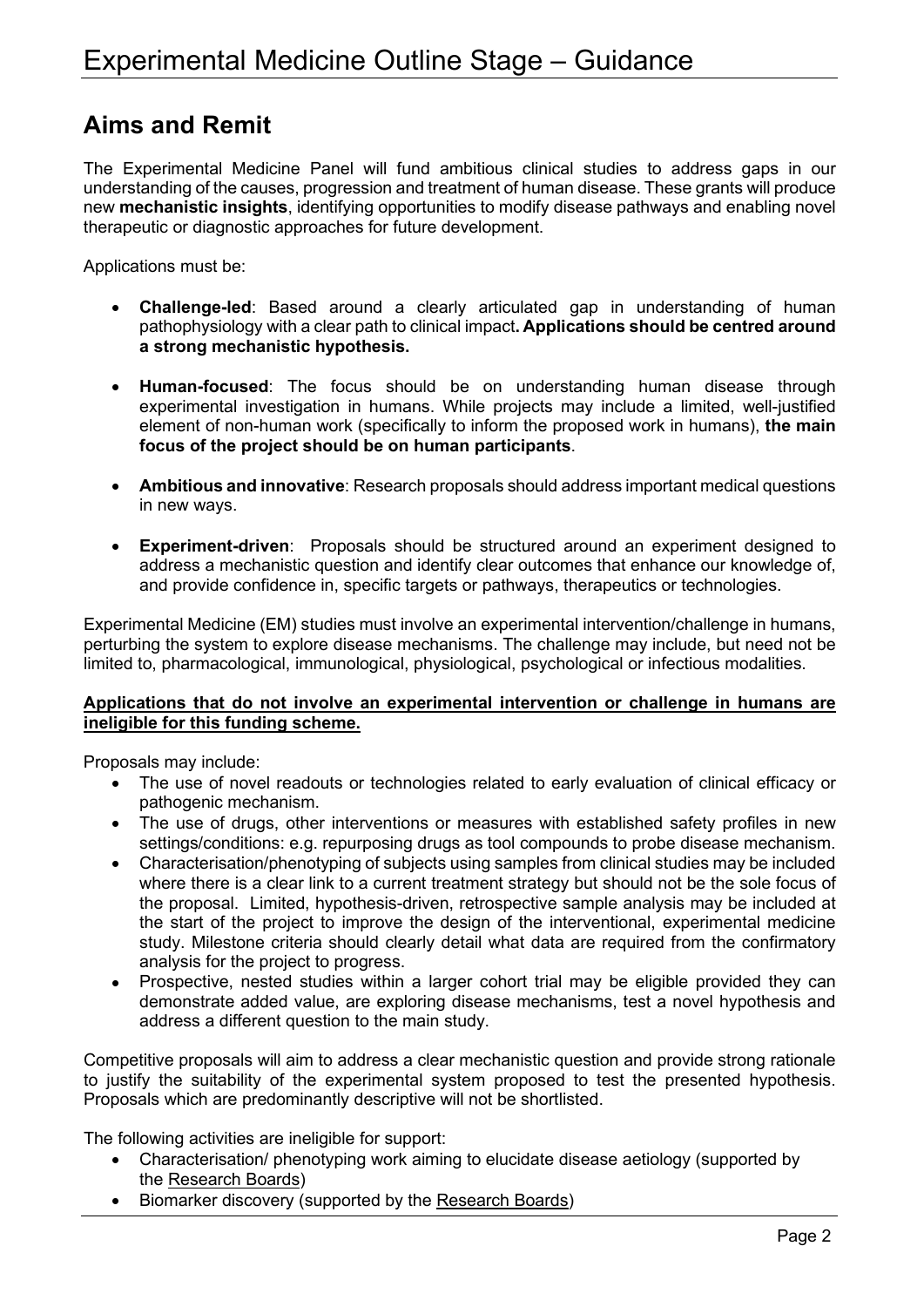- Experimental intervention/challenge in animals, using clinical assets to explore disease mechanisms and pathways (supported by the [Research](https://mrc.ukri.org/funding/science-areas/) Boards)
- Development and evaluation of novel therapeutics, diagnostics or devices (supported by [DPFS\)](https://mrc.ukri.org/funding/browse/biomedical-catalyst-dpfs/biomedical-catalyst-developmental-pathway-funding-scheme-dpfs-outline-jul-2020/)
- The development of novel technologies without a clearly defined hypothesis-testing programme
- High-throughput screening approaches to target validation
- Pre-clinical model development and validation (supported by the [Research](https://mrc.ukri.org/funding/science-areas/) Boards)
- Clinical efficacy trials (supported by the [EME funding scheme\)](https://www.nihr.ac.uk/explore-nihr/funding-programmes/efficacy-and-mechanism-evaluation.htm)

Common failings in experimental medicine studies include:

- Excessively broad and all-inclusive 'omics' approaches, without sufficient rationale for the variables to be measured. As noted above, projects should include a novel and clear hypothesis and, particularly if biomarkers are employed, they should be utilised for the evaluation of mechanisms of disease or response.
- Unnecessarily high costs resulting from lack of focus applicants should consider "what is the critical path?".
- Poor statistical justification for the sample size and study design, e.g. around effect size estimation. Studies should look at mechanistic study outcomes rather than clinical efficacy alone.
- Weak case for the importance of the work in the context of other studies in the area, and the potential impact of the mechanistic knowledge that will be gained. How will the insight gained be exploitable or developed further in subsequent studies?
- A lack of innovation in the methods and measures employed
- Unclear justification of how the challenge designed will allow mechanistic questions to be answered. Will the system or intervention proposed allow you to address the key study questions?

The Experimental Medicine Panel will support a range of award scales, from smaller, focussed, more exploratory and highly innovative projects (based e.g. on an intellectually sound hypothesis but perhaps lacking extensive pilot data), to larger scale awards based on a more substantial platform of data.

# <span id="page-3-0"></span>**Outline Applications**

Applicants must first submit an outline application. The purpose of the outline application is to ascertain whether the project's aims, rationale and deliverability are appropriate for consideration by the Experimental Medicine Panel.

To submit an outline application, the applicant must complete the Experimental Medicine Outline Case for Support Form and submit this as a PDF via the Je-S website.

The Experimental Medicine Outline Case for Support Form consists of eight sections. Use the tab key to move between cells in the form. Cells that are greyed out do not need to be filled in, since these are automatically calculated from cells elsewhere in the form.

A checklist of the compulsory and optional attachments that should be included in the application is provided at the [end of this document.](#page-9-1)

# <span id="page-3-1"></span>**Outline Application Assessment Criteria**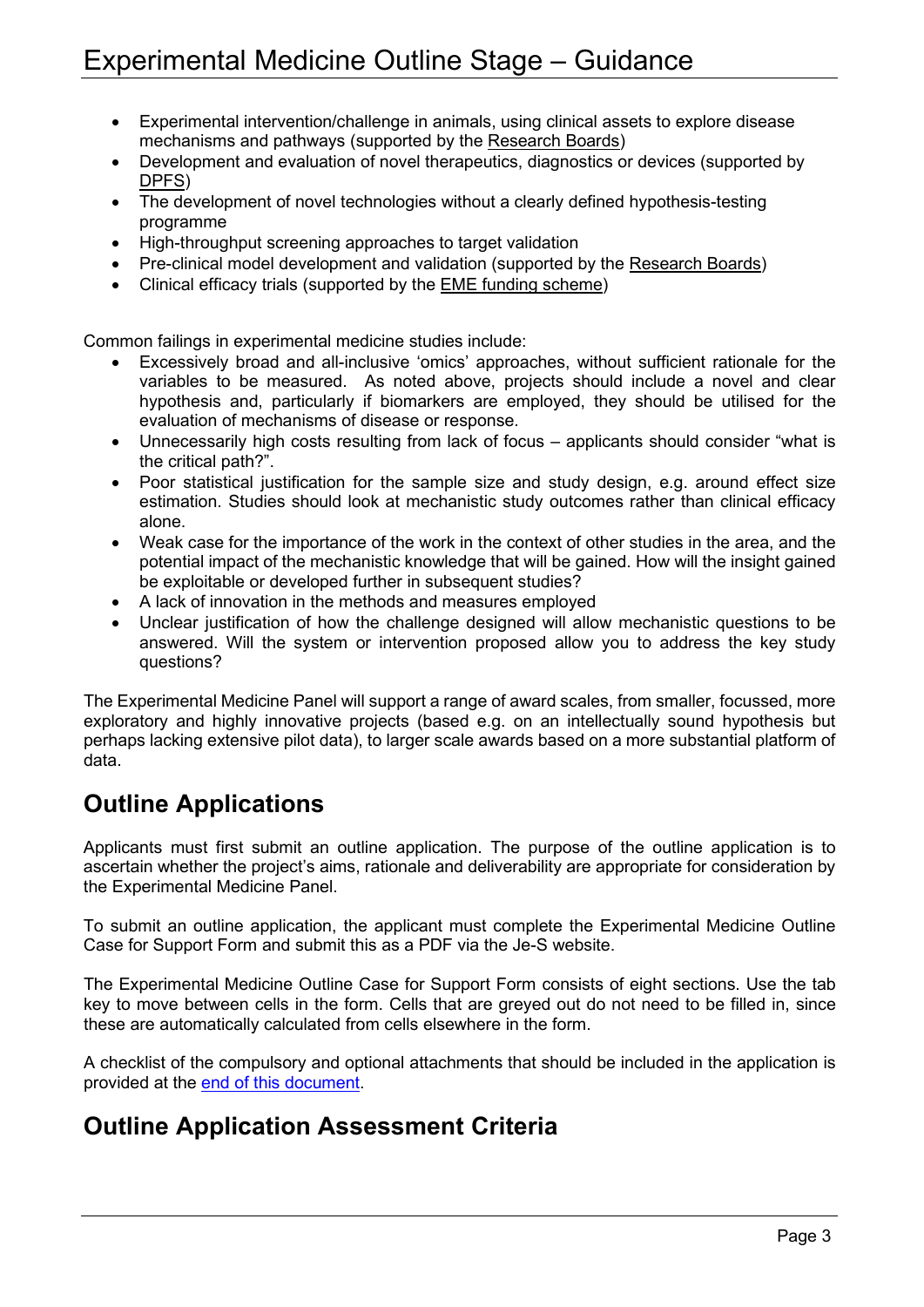Panel decisions at outline stage are to; Invite a full proposal or Reject the proposal (Decline). Should your outline proposal be Declined, you **cannot** re-submit the same or a similar application within 12 months of the original application deadline.

In exceptional circumstances, the Panel may give Positive Feedback, whereby the proposal is declined, but the 12-month moratorium on a re-submission is waived.

Please note that the decisions of the Experimental Medicine Panel will **not** be open to appeal, and that the MRC reserves the right to amend the application process.

Full proposals will be assessed on the standard criteria for an MRC research grant, in addition to the following Experimental Medicine criteria:

### • **Fit to the call remit:**

 $\circ$  Is the proposal within remit?

### • **Rationale & potential impact:**

- $\circ$  Proposals need a structured rationale for the mechanistic hypothesis to be defined and tested, and for the readouts and measures which are proposed.
- $\circ$  Is there a strong scientific rationale for the project, supported by an appropriate level of evidence?
- o Does the proposal address an important, clearly-articulated and tractable gap in understanding?
- $\circ$  Is the proposal likely to lead to improvements in understanding of human disease mechanisms?

### • **Research strategy:**

- o Is an appropriate experimental scientific strategy presented to address the research question?
- o Have the investigators chosen a suitable range of approaches to deliver new insights, and do the individual strands of work reinforce each other?
- o Does the plan propose appropriate go/no-go milestones?
	- **•** Are the milestone timings appropriate and are the success criteria necessary and sufficient to judge progression?

#### • **Quality and skills of the research team**:

- o Are these appropriate to deliver the proposed research?
- o Are the number and skills/experience of requested staff appropriate for the work described?
- o Have the applicants set out a clear and reasonable case for the requested levels of staffing?

### • **Research environment & infrastructure**:

- $\circ$  Is the required research and/or clinical infrastructure in place?<br> $\circ$  If appropriate for the proposed work, do the applicants
- If appropriate for the proposed work, do the applicants plan to make use of Experimental Cancer Medicine Centres, NIHR's Biomedical Research Centres (BRCs), patient cohorts or other established infrastructure across the UK (not mandatory)?
- **Experimental design and statistical considerations**:
	- o Studies should be methodologically and statistically rigorous in design and should take appropriate steps to minimise bias and have sufficient sample sizes to address the research questions. We acknowledge that performing a formal power calculation may not be possible, or preferable in some cases, but a clear scientific justification of the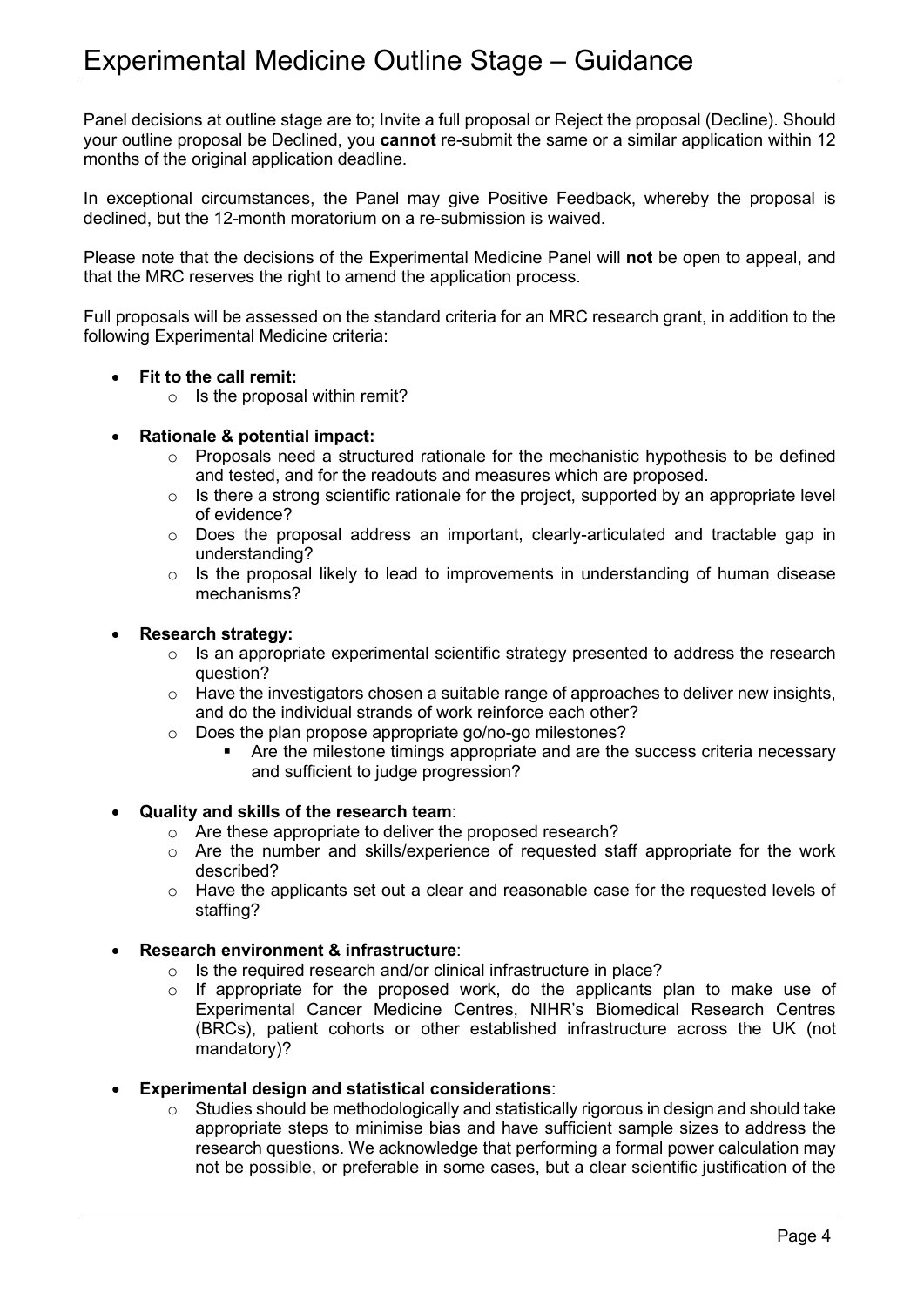sample size required to satisfactorily address the research question(s) is expected (e.g., to achieve a certain level of accuracy in parameter estimation).

- o If formal power calculations are possible, then please consider the following: Where the study has a mechanistic, rather than efficacy, focus, consider using 80% power or a higher false-positive error rate, i.e. 10 or 20% instead of 5%. In addition, consider whether a one-sided or two-sided test is appropriate.
- o Have the applicants described a clear experimental design with appropriate statistics/processes in place for the conduct and analysis of the research?
	- Is the sample size adequate to achieve the aims of the study from a statistical perspective?
	- Is the sample size reproducible?
	- Include a summary of study design, study participants, study endpoints, dose (when applicable), anticipated effect size/accuracy measures and analysis plans.
- $\circ$  Are appropriate staff (e.g. a statistical co-applicant) involved to support this?

### • **Risk mitigation & management**:

o Projects that explore new areas will involve scientific risk that results are not as anticipated; the Experimental Medicine call can accommodate this. Are there appropriate plans in place for risk mitigation and management, including milestones?

### <span id="page-5-0"></span>• **Resources:**

- $\circ$  Is the budget realistic for the scale and complexity of the project?
- $\circ$  Are project costs that will be met by sources other than the MRC clearly identified?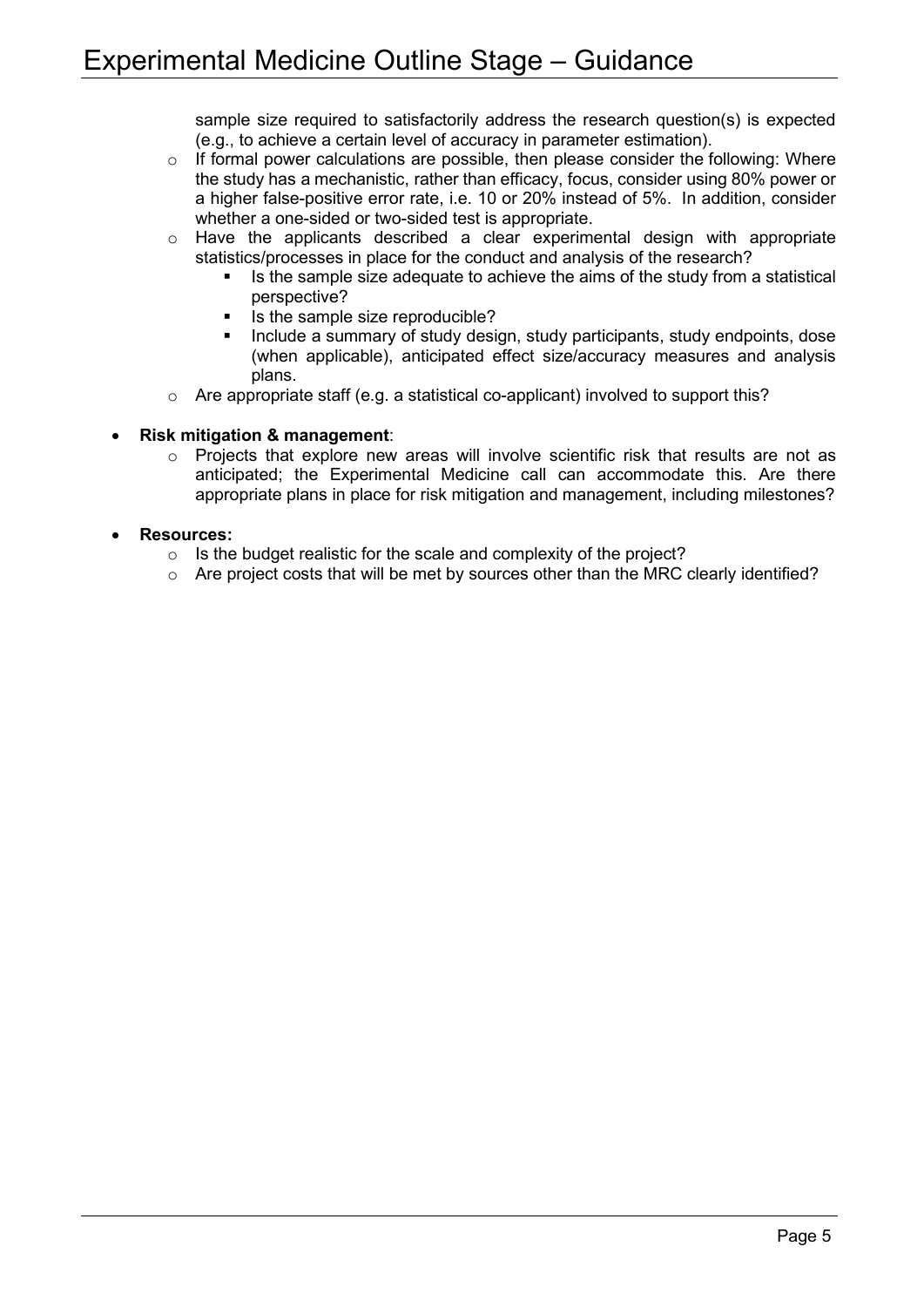### **Milestones**

Milestones allow the MRC to mitigate risk and support potentially high-risk projects.

Experimental Medicine awards will typically have 2 Milestones with specific success criteria that reflect major progress points and allow mechanistic hypotheses to be laid out and evaluated as the project progresses.

The Milestones should also provide a realistic indication of timelines for key steps, such as regulatory steps, study team recruitment, participant recruitment, study completion and data analysis.

Milestone success criteria should be SMART (specific, measurable, achievable, relevant, timely), and detail any robust Go / No-Go criteria. For all projects, it is advisable to structure the project so that the critical question(s) are addressed as early as possible in the plan.

# <span id="page-6-0"></span>**Partnerships and Industrial Collaborations**

Applications including partnerships with charities or industry are encouraged where these add value to the project – for example, in terms of access to expertise, technologies, reagents or co-funding. Please note that industrial collaboration is not a prerequisite for application.

Applicants are encouraged, where appropriate, to make use of existing infrastructure across the UK for experimental medicine, e.g. Experimental Cancer Medicine Centres, the NIHR Biomedical Research Centres (BRCs), etc.

If the application involves an industrial partner, please refer to the MRC Industry Collaboration [Agreement \(MICA\)](https://mrc.ukri.org/innovation/mrc-industry-collaboration-agreement-mica/#Collaboration%20agreement) webpage for further guidance.

Applications involving collaboration with industry should adhere to the MRC Industry Collaboration Agreement (MICA) guidance. The lead applicant must be the academic partner, and MRC will meet the academic costs of the project only.

A Letter of Support from the Project Partner is optional, but highly recommended at outline stage.

# <span id="page-6-1"></span>**Intellectual Property**

Note that the generation of protectable intellectual property is **not** an essential requirement for this scheme.

Intellectual property generated in the course of a project will (subject to the conditions of the MICA system) be owned by the host institution, which will have the right to manage and exploit this intellectual property.

You are encouraged to think broadly about the IP that will be developed during the project. In addition to patents and copyright, consider know-how, methods, algorithms, trademarks and data.

The costs of managing, protecting and exploiting the intellectual property are borne by the host institution and are not eligible costs for MRC support.

# <span id="page-6-2"></span>**Costs and Duration**

Please note that there is no formal limit to the total amount that can be requested in an Experimental Medicine grant – all costs should be fully justified within a proposal and the Panel will assess value for money in the context of the proposed work.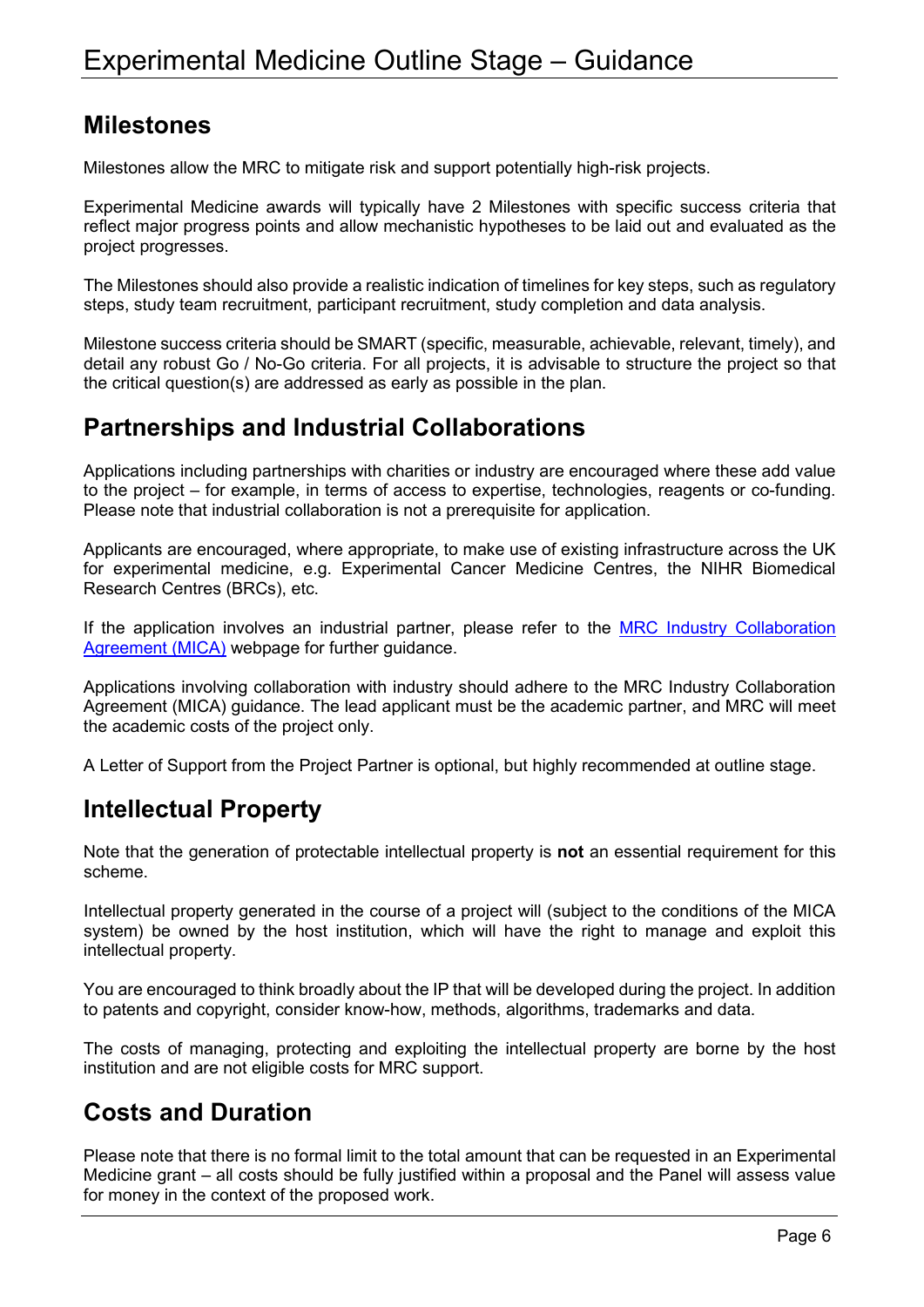To allow the Panel to evaluate the value for money, please indicate what the entire project cost will be. The full economic cost (FEC) includes full academic costs and project partner contributions.

Please note that there is no formal expectation of the duration of Experimental Medicine grants. Project duration should be dictated by the timelines required to complete the proposed work, although this will usually be between 12-60 months.

Please include estimates of the duration and costs you anticipate will be required to reach each relevant checkpoint and any project partner contribution. The form in section 8 of the case for support will calculate the expected total project duration and full economic cost.

Additional guidance on Exceptions Costs can be found in the Outline Resource Summary section of Je-S, and in Section 3.2.5 of the [MRC Guidance for Applicants.](https://mrc.ukri.org/funding/guidance-for-applicants/1-who-can-apply-and-how-to-apply/#1.3)

Costs for subcontracts with contract ROs for the synthesis/manufacture of an entity or matched placebo carried out under Good Manufacturing Practice will be paid at 100% FEC. Please speak to the Programme Manager regarding any Exceptions Costs queries.

### **NHS Costs**

Applications may include research costs associated with NHS studies, if appropriate. Please summarise the expected activities and costs, alongside justification to why/how these are necessary for the research proposed.

If you are applying for research grants that require NHS support or HRA approval, you will need to submit a completed Schedule of Events Cost Attribution Template (SoECAT) at the full application stage. This is not required at the outline stage.

Please refer to Section 3.5 of the [MRC Guidance for Applicants](https://mrc.ukri.org/funding/guidance-for-applicants/1-who-can-apply-and-how-to-apply/#1.3) for further guidance on NHS costs.

### <span id="page-7-0"></span>**Compiling the Gantt Chart**

A one-page Gantt Chart is required at outline stage, and should include:

- Project tasks (these being short, achievable and measurable activities) with, where relevant, the party responsible for delivering the task and dependency relationships between tasks; and
- At least two progression milestones (to include the project end goal), these being major specifically-timed decision points.

Once completed, the Gantt chart should be saved as a pdf file and submitted via the Je-S system under the document type "Gantt Chart".

### <span id="page-7-1"></span>**Ethics and Regulatory Approval**

The MRC does not require ethics permissions and regulatory approvals to be in place when you submit an application (outline or full).

However, given that research involving human subjects or requiring the use of human tissue/organs may raise various ethical and regulatory issues, **applicants will be required to demonstrate that they have adequately considered these matters.**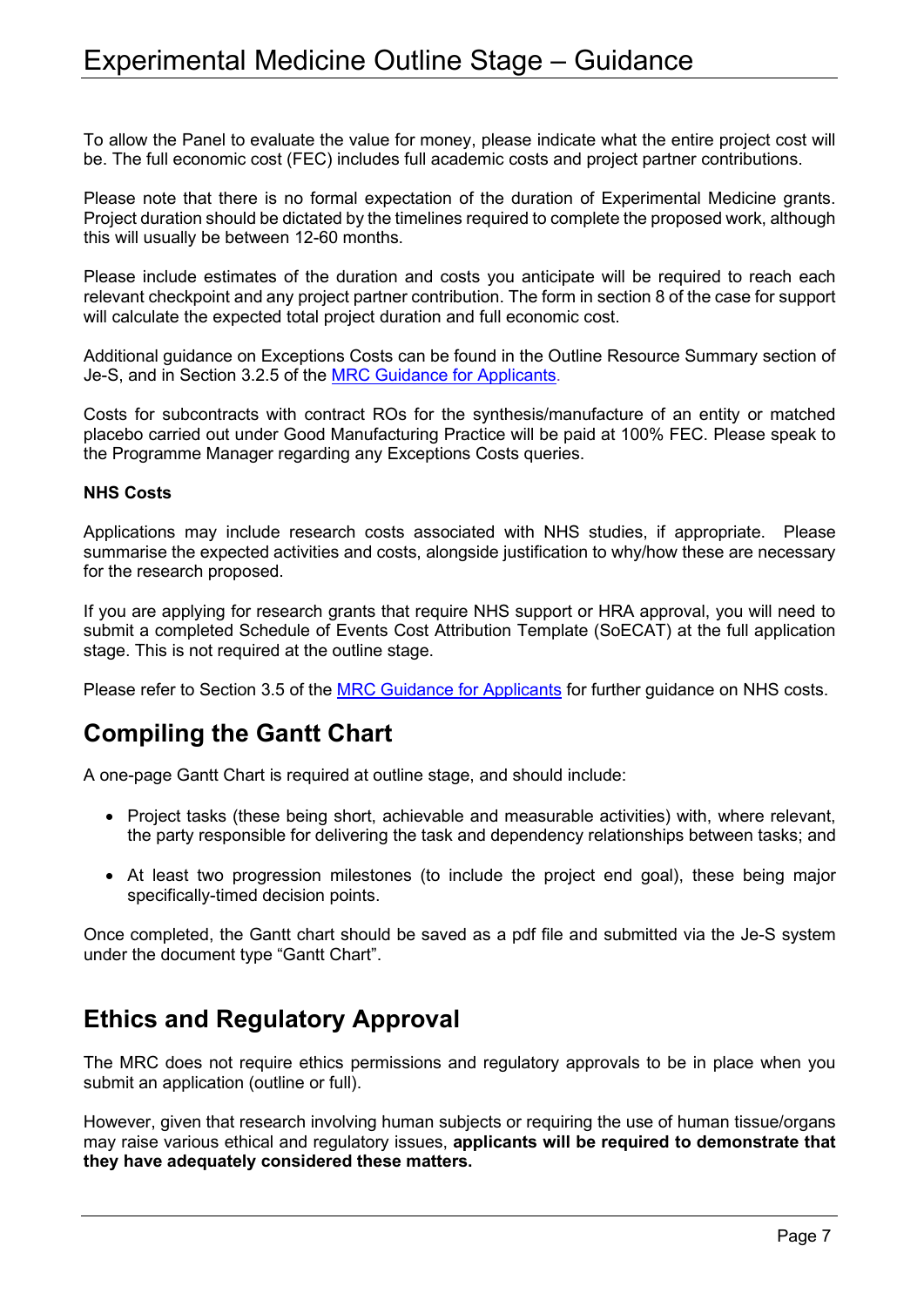Early discussions with regulatory bodies are advised to ensure that all requirements can be met in a timely manner. Once an application is successful, it is the responsibility of the host institution to ensure that the appropriate ethics and regulatory approval has been obtained and that no research requiring such approval is initiated before it has been granted.

Please read the MRC Additional [Terms and Conditions](https://mrc.ukri.org/documents/pdf/mrc-additional-terms-and-conditions/) for further details.

# <span id="page-8-0"></span>**Support for Applicants**

Applicants are strongly encouraged to engage with their institution's Research Governance Office who will be able to offer guidance and support.

Guidance is available on the MRC Regulatory Support Centre website, developed in collaboration with the Health Research Authority, for those conducting research with human participants, their tissues or data. Applicants are strongly encouraged to look at and make full use of [The Experimental](http://www.em-toolkit.org/#/)  [Medicine Tool Kit.](http://www.em-toolkit.org/#/)

The vast majority of studies that involve human participants, their tissues or data should undergo a research ethics committee (REC) review and many research studies may require an NHS REC opinion. The HRA Decision Tool can be used to determine whether your study requires this type of approval.

The Integrated Research Application System (IRAS) should be used when applying for NHS REC approval and for other regulatory approvals. IRAS is a single system for applying for the permissions and approvals for health and social/community care research in the UK.

Prior to the establishment of the Experimental Medicine Panel, the MRC ran four ad hoc Experimental Medicine Challenge Grant calls. As part of these calls, a webinar was held to articulate the remit of the scheme, what qualifies good experimental medicine, challenges identified from previous rounds and how successful applications were designed, reviewed and conducted. Applicants may find this resource useful in preparing an Experimental Medicine proposal. A link to the webinar can be found [here.](https://www.youtube.com/watch?v=mvL-_yOv34A&t=268s)

# <span id="page-8-1"></span>**Using the Joint-electronic Submission System**

### **The Joint Electronic Submissions (Je-S) Helpdesk is the first point of contact for the Research Councils.**

If you experience difficulties using Je-S or have questions regarding its use, the helpdesk can be contacted on:

- Email: [JeSHelp@je-s.ukri.org](mailto:JeSHelp@je-s.ukri.org)
- Phone:  $+44$  (0) 1793 44 4164  $*$
- Staffed Monday to Thursday 8.30am 5.00pm UK Time & Fridays 8.30am 4.30pm UK time (excluding bank holidays and other holidays)
- Out of hours: leave a Voice Mail message

When reporting problems by e-mail or telephone, please supply the following information:

- Your name, organisation and User ID
- The date and time
- The part of the form or system you were working on when the problem occurred
- The nature of the problem

*\* Phone calls that cannot be answered during working hours will be redirected after 30 seconds to Voice Mail. The helpdesk will normally return your call within 3 hours.*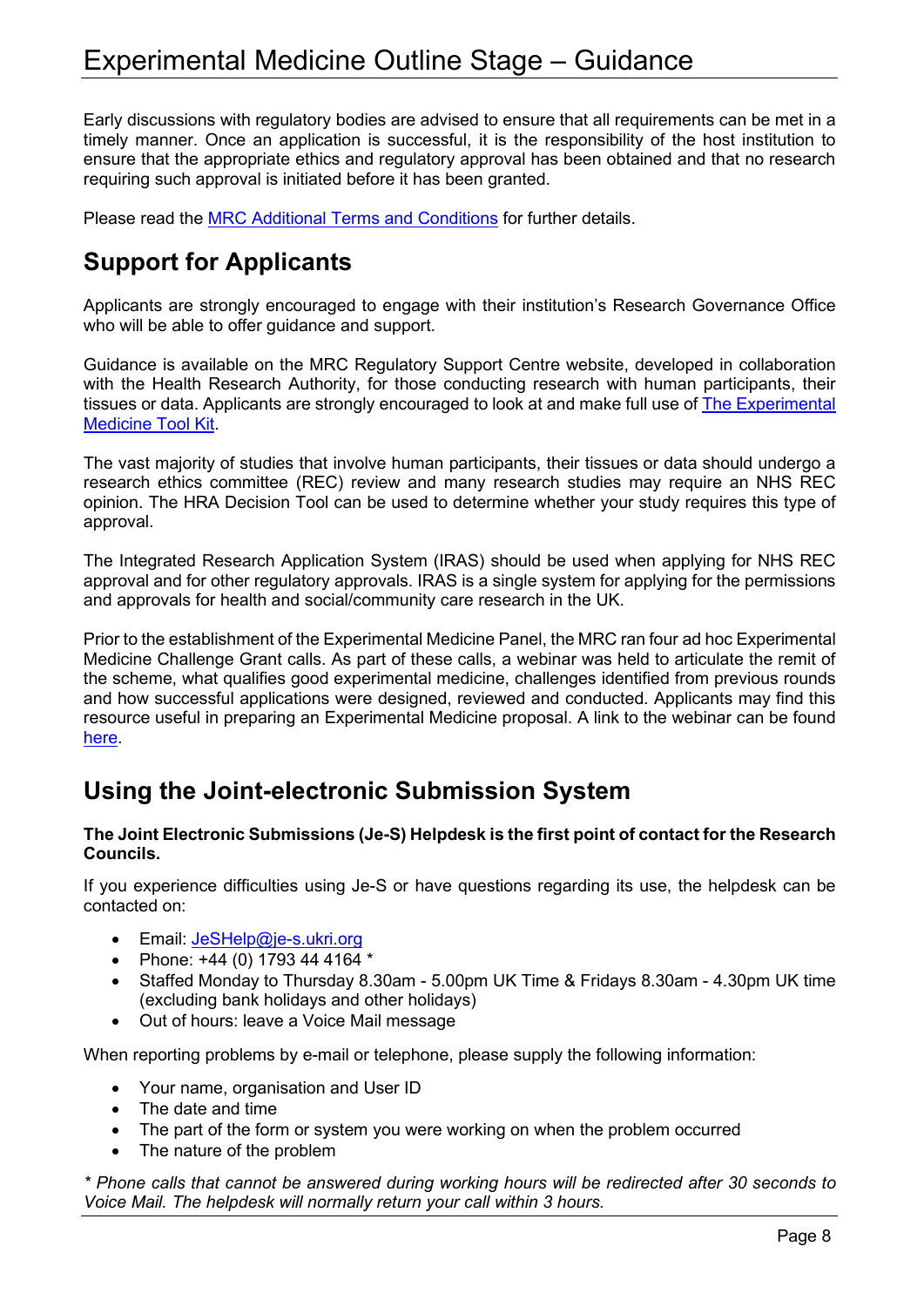**Board or Panel Portfolio:** Experimental Medicine

# <span id="page-9-0"></span>**Contacts**

For general enquiries, please contact the Experimental Medicine team on [experimental.medicine@mrc.ukri.org.](mailto:experimental.medicine@mrc.ukri.org)

We encourage potential applicants to contact the Experimental Medicine team to arrange a discussion with the Programme Manager around remit suitability prior to submitting an application.

# <span id="page-9-1"></span>**Checklist of Attachments**

| <b>Attachment (in PDF format)</b>                                                                                                                                                                                                                                                                                                          | <b>Attachment type</b><br>on Je-S    | <b>Page limit or</b><br>formatting                                  |  |  |
|--------------------------------------------------------------------------------------------------------------------------------------------------------------------------------------------------------------------------------------------------------------------------------------------------------------------------------------------|--------------------------------------|---------------------------------------------------------------------|--|--|
| <b>Mandatory</b>                                                                                                                                                                                                                                                                                                                           |                                      |                                                                     |  |  |
| <b>Experimental Medicine Outline Case for Support Form</b>                                                                                                                                                                                                                                                                                 | Case for Support                     | Experimental<br><b>Medicine Outline</b><br>Case for Support<br>Form |  |  |
| <b>CV</b> for<br><b>Principal Investigator</b><br>$\bullet$<br>Co-Investigator(s)<br>$\bullet$<br>Researcher Co-Investigator(s)<br>$\bullet$<br>Any named staff<br>$\bullet$<br>Please refer to Section 2.2 of the MRC Guidance for<br>Applicants for further information on CV requirements.                                              | C.V.                                 | Up to 2 x A4 pages<br>Font Arial, 11 point                          |  |  |
| <b>Publication list for</b><br><b>Principal Investigator</b><br>$\bullet$<br>Co-Investigator(s)<br>$\bullet$<br>Researcher Co-Investigator(s)<br>$\bullet$<br>Any named research staff<br>$\bullet$<br>Please refer to Section 2.2 of the MRC Guidance for<br>Applicants for further information on requirements for<br>publication lists. | List of<br><b>Publications</b>       | 1 x A4 page each<br>Font Arial, 11 point                            |  |  |
| <b>Gantt chart</b>                                                                                                                                                                                                                                                                                                                         | <b>Other Attachment</b>              | 1 x A4 page                                                         |  |  |
| <b>Supporting figures and data tables</b>                                                                                                                                                                                                                                                                                                  | <b>Other Attachment</b>              | Up to $2 \times A4$ pages                                           |  |  |
| <b>Justification of resources</b><br>Please refer to Section 2.2.4 of the MRC Guidance for<br>Applicants for further information on JoR documents                                                                                                                                                                                          | Justification of<br><b>Resources</b> | 2 x A4 page                                                         |  |  |
| <b>Mandatory if applicable</b>                                                                                                                                                                                                                                                                                                             |                                      |                                                                     |  |  |
| <b>MICA Form</b> if the project involves any industrial partners                                                                                                                                                                                                                                                                           | <b>Other Attachment</b>              | <b>MICA Form</b>                                                    |  |  |
| <b>Optional (but highly recommended)</b>                                                                                                                                                                                                                                                                                                   |                                      |                                                                     |  |  |